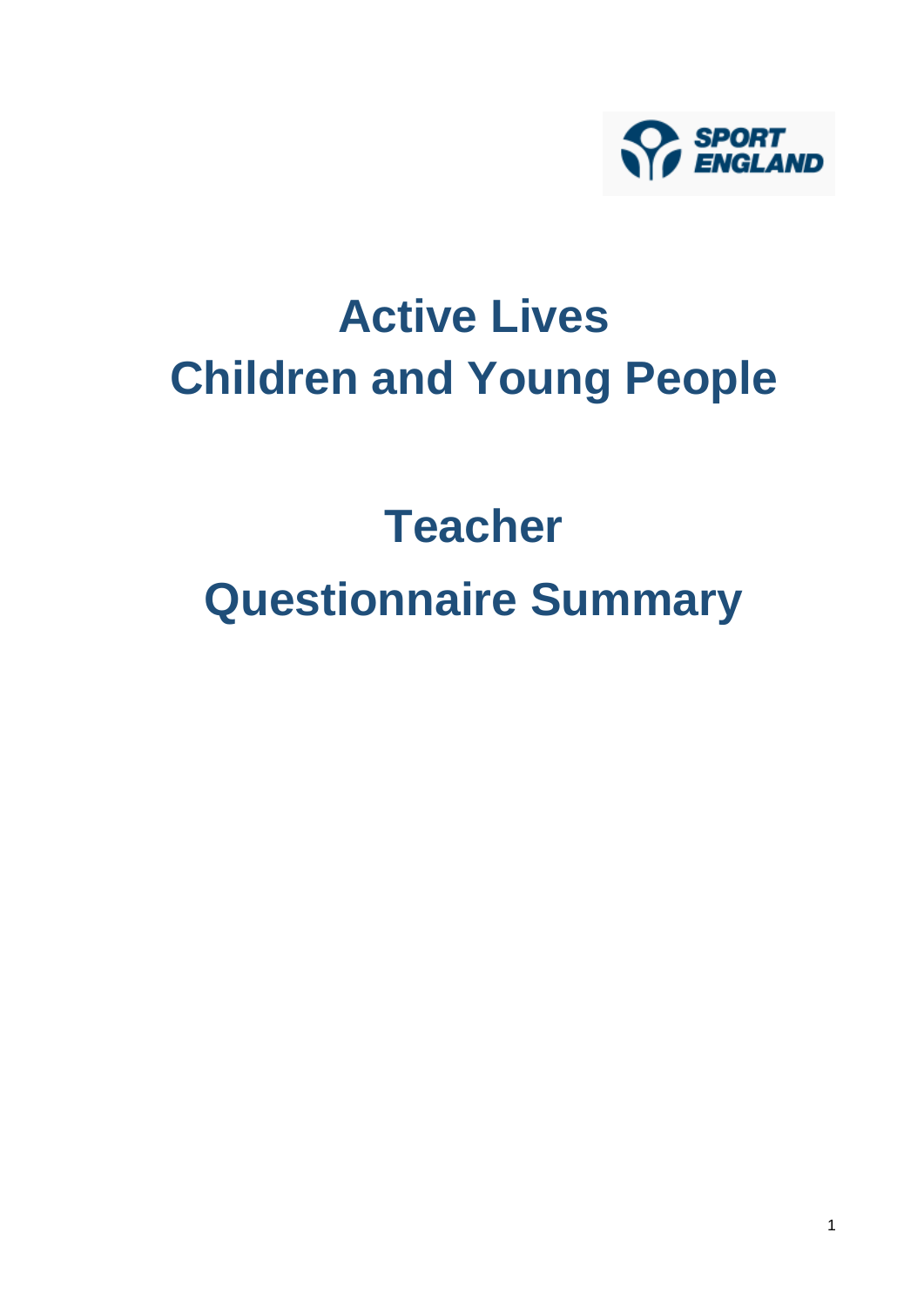#### **Introduction**

This document has been created to summarise the content of the Active Lives Children and Young People questionnaire for teachers. Only one teacher per school needs to complete the questionnaire.

The teacher survey provides context for pupils' responses and reduces the need to ask children questions that can be answered once by a teacher, e.g. questions that are common to the school.

Responses from the teacher survey are also used in the school report so if it is not completed there will be missing information in the school report. It is therefore also important that the teachers enter the correct URN to make sure that their responses are associated with the right school.

Additional information is highlighted in *green text*. Changes to the survey for 2018-19 are included in *orange text* for ease of reference.

# **Homepage**

On entering the URL, teachers will see the following screen. Teachers can access the survey at a later date using the URN provided.

They should select 'Next' to continue.



# **Question 1**

# **Can we check, is this your school: [school name]?**

- Yes
- $\Box$  No you will be asked to enter your unique reference number again

# **Question 2**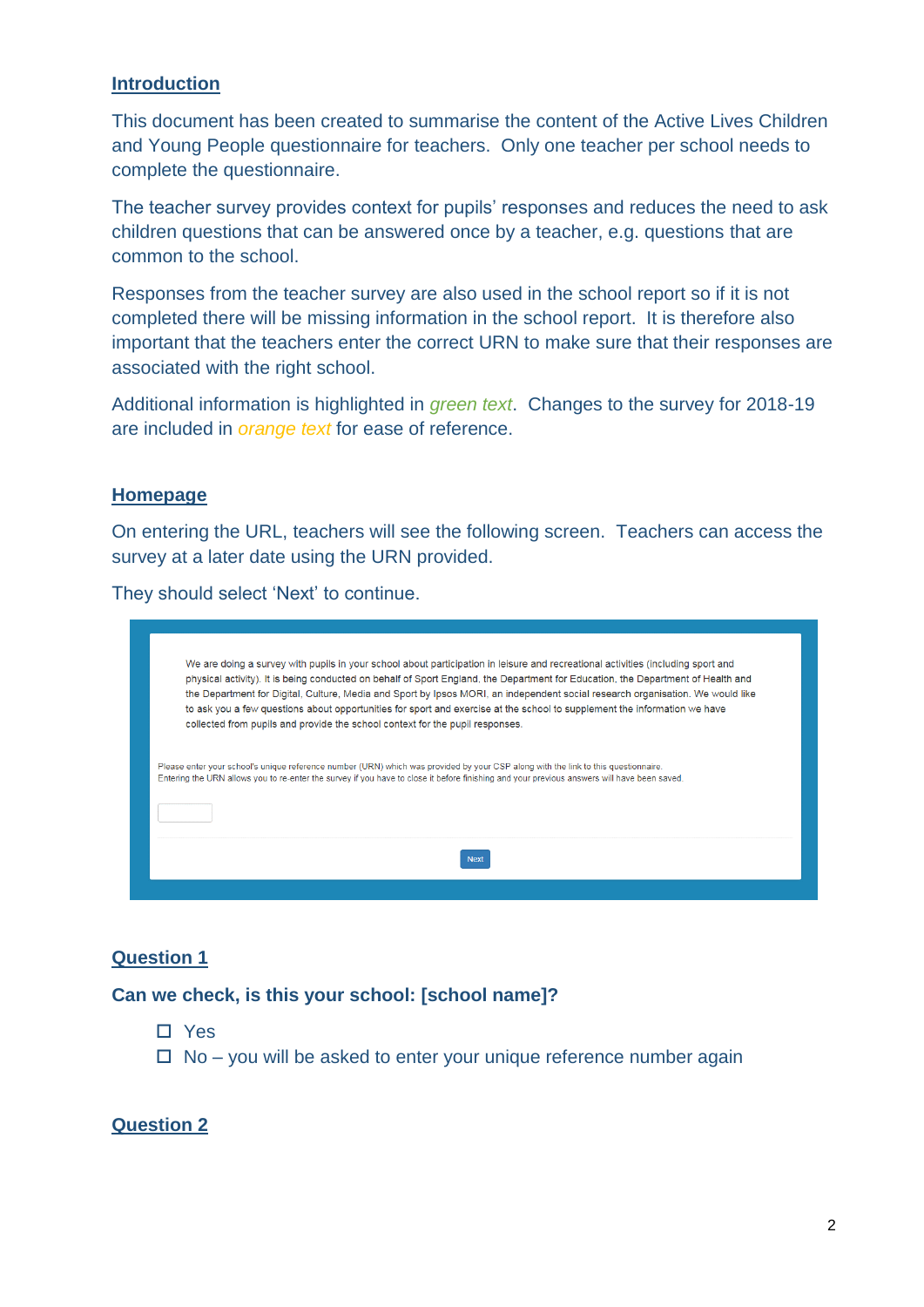*Teachers will be shown school years based on school type, i.e. primary (show reception to Year 6), secondary (show Year 7 to Year 13), other (show all year groups).*

What school years does this school include?

- □ Reception
- □ Year 1
- □ Year 2
- □ Year 3
- □ Year 4
- Year 5
- □ Year 6
- □ Year 7
- □ Year 8
- □ Year 9
- D Year 10
- D Year 11
- □ Year 12
- □ Year 13

# **Question 3**

*Only year groups selected in Question 2 will be shown.*

# **Which year groups do you currently teach?**

Please only include year groups you teach regularly, including year groups you teach to cover other staff on a regular basis.

#### *Please select all that apply*

- □ Reception
- □ Year 1
- □ Year 2
- □ Year 3
- □ Year 4
- □ Year 5
- □ Year 6
- □ Year 7
- □ Year 8
- □ Year 9
- □ Year 10
- □ Year 11
- D Year 12
- □ Year 13
- $\square$  Do not teach any specific year group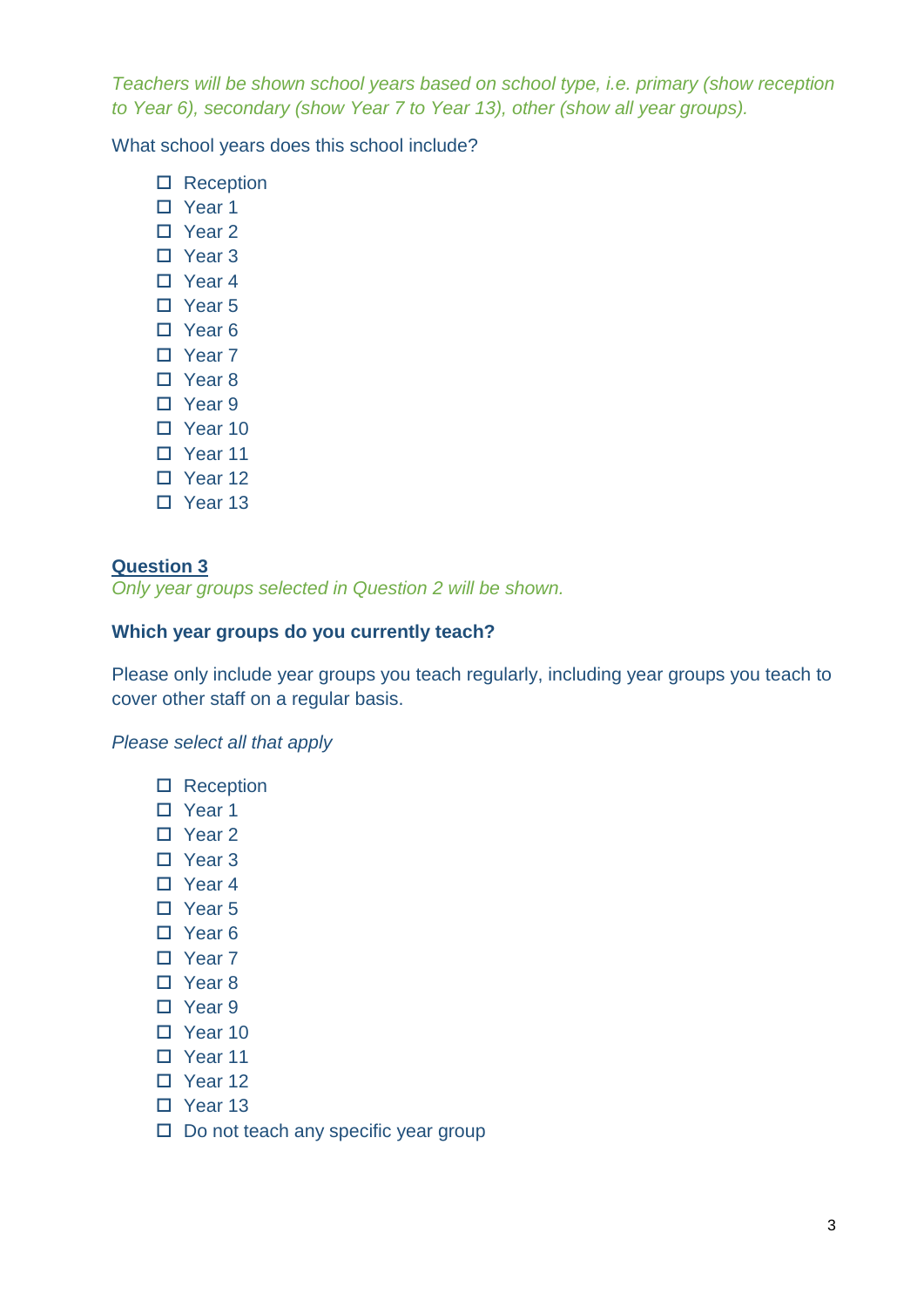*The options shown will vary depending on the type of school, i.e. primary, middle, secondary, all through.*

# **Do you hold any PE or sport related roles in the school?**

# *Select all that apply*

- □ Specialise PE teacher
- □ PE lead/PE and Sport Co-ordinator
- □ School sports co-ordinator
- $\square$  Sports specialist trainee or apprentice
- □ Sports coach
- *School Games Organiser/Assistant School Games Organiser (SGO/ASGO)*
- $\Box$  Other please specify
- $\Box$  None of these

# **Question 5**

*The options shown will vary depending on the type of school, i.e. primary, middle, secondary, all through.*

# **Do you hold any of these leadership roles or responsibilities in the school?**

#### *Select all that apply*

- $\Box$  Head teacher
- D Deputy Head teacher
- □ Assistant Head teacher
- □ Curriculum area lead/Department Head/Head of Faculty
- □ Phase leader, e.g. Head of Early Years
- $\Box$  Lead for any non-curriculum areas (e.g. safeguarding, careers, co-curricular activities)
- □ SEN co-ordinator
- $\square$  Other please specify
- $\square$  None of these

# **Question 6**

**Have you undertaken any training specific to PE, sport or physical activity in the last year?** 

- □ Yes
- $\square$  No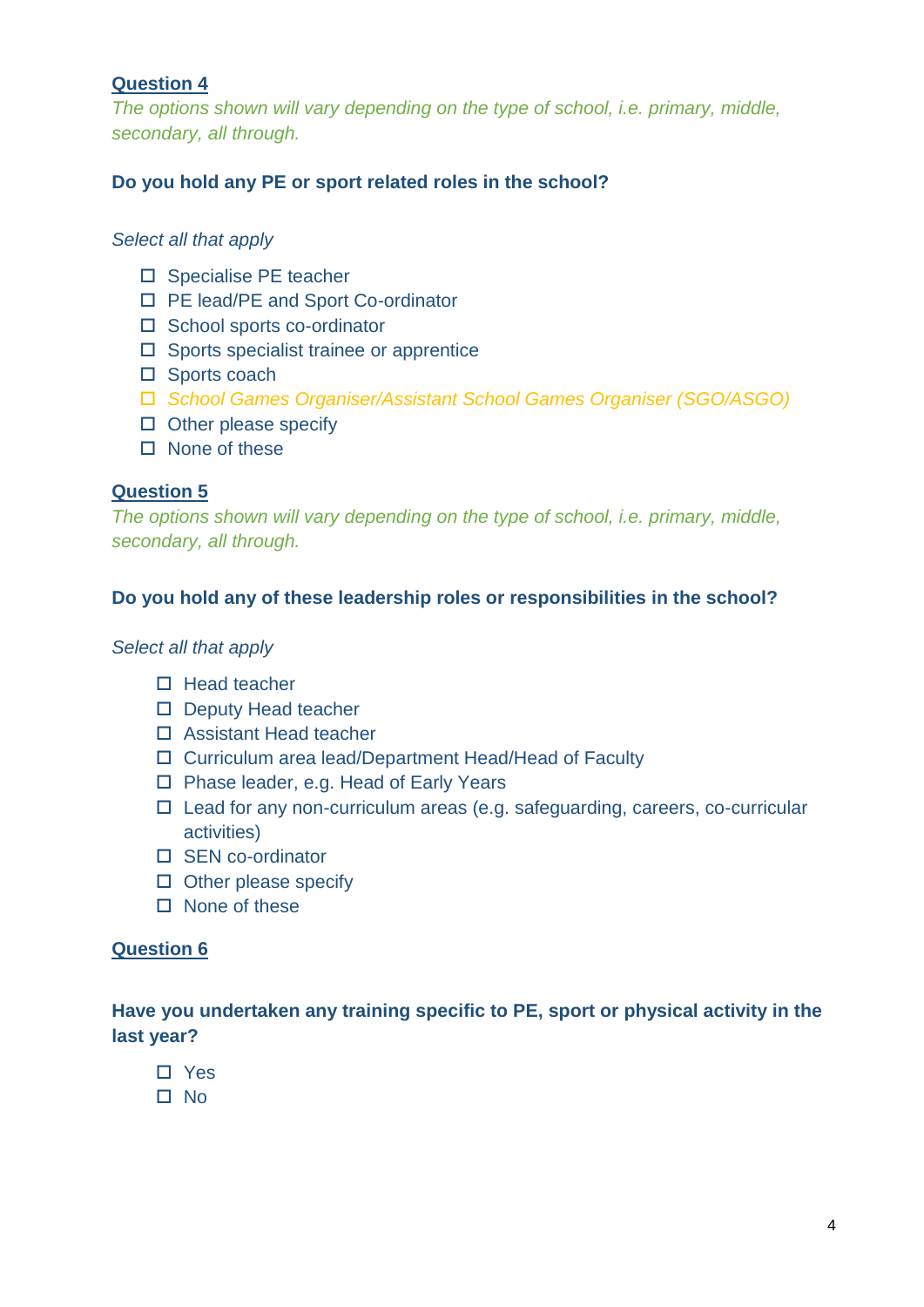# **Which of the following facilities does the school have?**

#### *Options for Primary schools*

#### *Select all that apply*

- $\square$  Playing field on school site
- $\Box$  Playing field off the school site
- $\Box$  Multi use outdoor games area (MUGA)
- $\Box$  Netball or basketball court
- $\Box$  Tennis court
- $\square$  Playground with climbing or swinging equipment for playtimes, including adventure playgrounds and trim trails
- $\Box$  Assembly hall available for indoor PE
- $\square$  Climbing or gymnastics equipment in hall
- $\square$  Swimming pool (on school site)
- $\Box$  Access to a swimming pool off the school site
- □ Athletics or running track
- *Long jump pit*
- *Climbing or bouldering wall*
- $\Box$  Other specialist sports facility please specify
- $\square$  None of these

#### *Options for Secondary, Middle or All through schools*

#### *Select all that apply*

- $\Box$  Grass playing field on school site
- $\Box$  Grass playing field off the school site
- $\Box$  Artificial or astroturf pitches on school site
- $\Box$  Artificial or astroturf pitches off the school site
- $\Box$  Multi use outdoor games area (MUGA)
- □ Netball or basketball court
- $\Box$  Tennis court
- $\Box$  Playground with climbing or swinging equipment, including adventure playgrounds and trim trails
- $\Box$  Assembly hall available for indoor PE
- □ Sports hall
- $\Box$  Climbing or gymnastics equipment in hall
- □ Gym or fitness room
- $\square$  Dance studio
- $\square$  Swimming pool (on school site)
- $\Box$  Access to a swimming pool off the school site
- □ Athletics or running track
- *Long jump pit*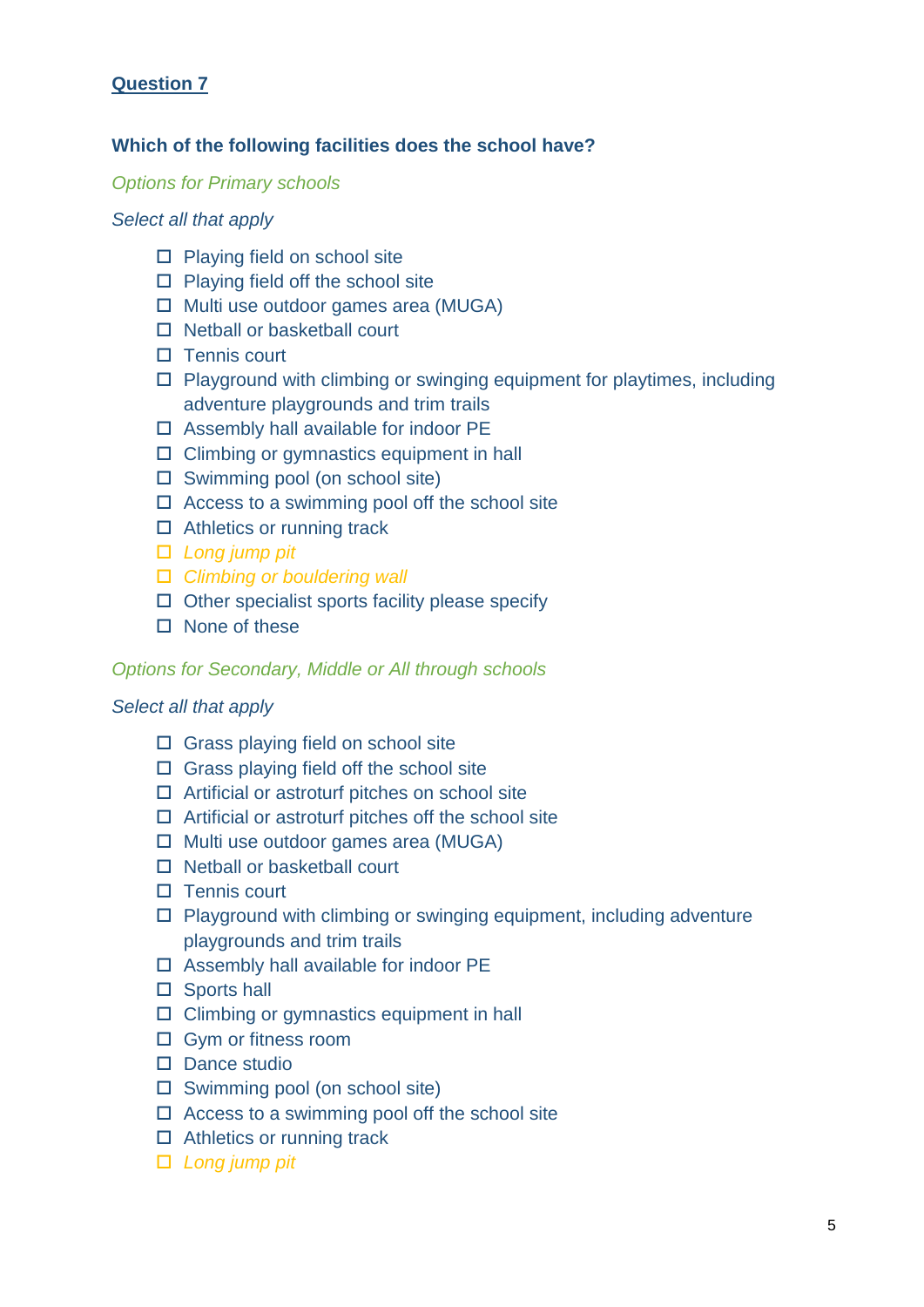- *Climbing or bouldering wall*
- $\Box$  Indoor cricket nets
- $\Box$  Other specialist sports facility please specify
- $\Box$  None of these

*Not asked if teacher answered 'None of these' for Question 7 or only answered 'Access to a swimming pool off the school site'*

#### **Does the school make any of these facilities available for community use?**

By community use we mean any activity outside of school time or children's education where facilities are used predominantly by community groups (for instance local sports clubs, or for adult education). Sharing facilities with other primary or secondary schools should not be included.

- $\Box$  Yes for sport related reasons
- $\Box$  Yes for non-sport related reasons
- $\Box$  Yes, for both sport and non-sport related reasons
- $\square$  No
- $\Pi$  Don't know

# **Question 9**

*Asked only if teachers answered 'Yes' to Question 8. Only options selected in Question 7 will be shown with the exception of 'Access to a swimming pool off the school site'.*

#### **Which of these facilities does the school make available for community use?**

*Select all that apply*

#### **Question 10**

#### **What extra facilities or equipment would help enhance your PE and Sport offer?**

#### *Options for Primary schools*

#### *Select all that apply*

- $\Box$  Playing field on school site
- $\Box$  Playing field off the school site
- $\Box$  Multi use outdoor games area (MUGA)
- □ Netball or basketball court
- $\Box$  Tennis court
- $\Box$  Playground with climbing or swinging equipment for playtimes, including adventure playgrounds and trim trails
- $\Box$  Assembly hall available for indoor PE
- $\Box$  Climbing or gymnastics equipment in hall
- $\square$  Swimming pool (on school site)
- $\Box$  Access to a swimming pool off the school site
- $\Box$  Athletics or running track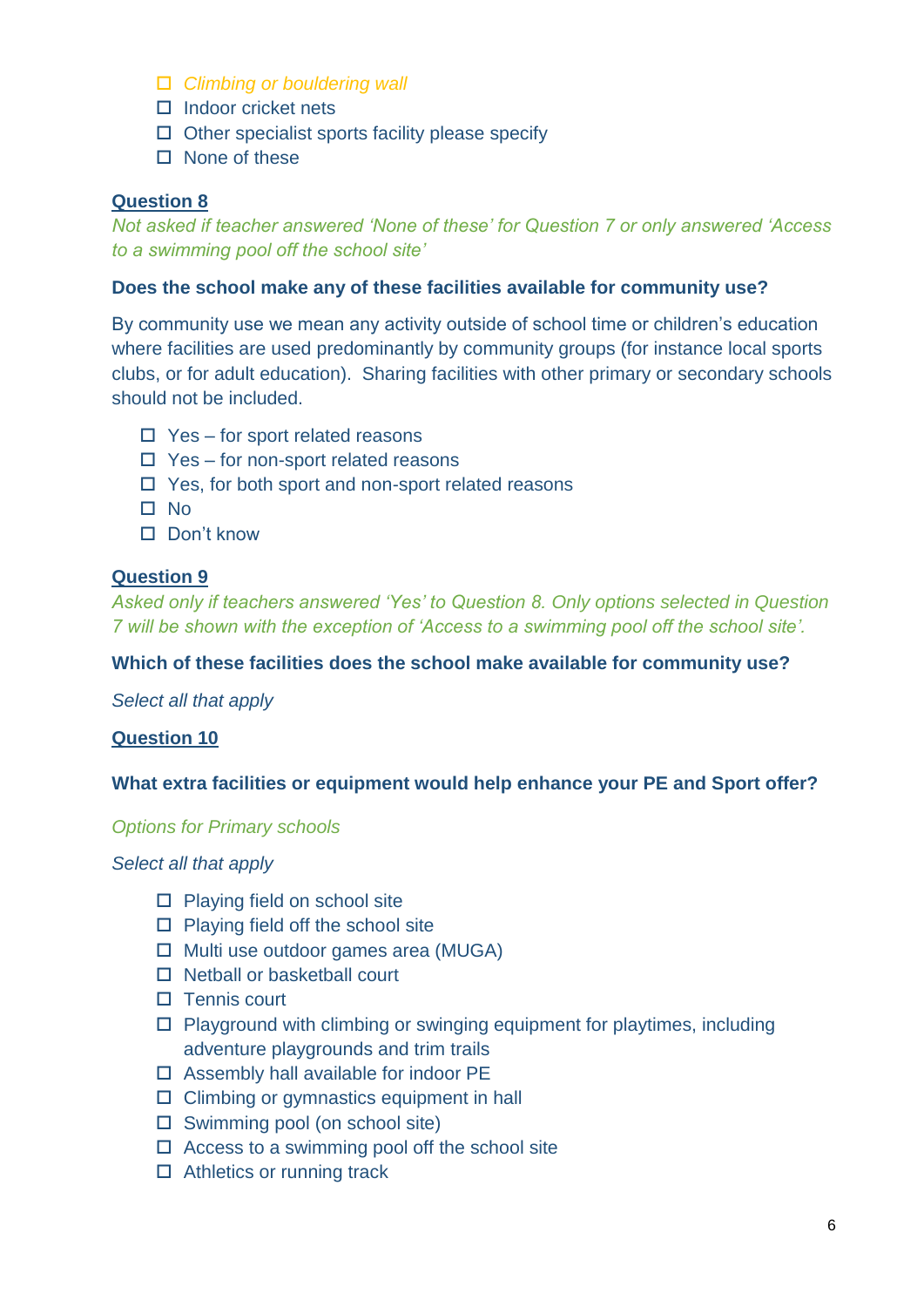- *Long jump pit*
- *Climbing or bouldering wall*
- $\Box$  Other specialist sports facility please specify
- $\Box$  None of these

#### *Options for Secondary, Middle or All through schools*

#### *Select all that apply*

- $\Box$  Grass playing field on school site
- $\Box$  Grass playing field off the school site
- $\Box$  Artificial or astroturf pitches on school site
- $\Box$  Artificial or astroturf pitches off the school site
- $\Box$  Multi use outdoor games area (MUGA)
- $\Box$  Netball or basketball court
- $\Pi$  Tennis court
- $\Box$  Playground with climbing or swinging equipment, including adventure playgrounds and trim trails
- $\square$  Assembly hall available for indoor PE
- □ Sports hall
- $\Box$  Climbing or gymnastics equipment in hall
- □ Gym or fitness room
- $\square$  Dance studio
- $\square$  Swimming pool (on school site)
- $\Box$  Access to a swimming pool off the school site
- □ Athletics or running track
- *Long jump pit*
- *Climbing or bouldering wall*
- $\Box$  Indoor cricket nets
- $\Box$  Other specialist sports facility please specify
- $\Box$  None of these

# **Question 11**

**Does your school monitor how pupils travel to school?** 

- □ Yes
- $\square$  No
- $\Pi$  Don't know

#### **Question 12**

*Primary, Middle and All through schools only.* 

**Does the school participate in Walk to School week or other similar initiatives promoting active travel to school?**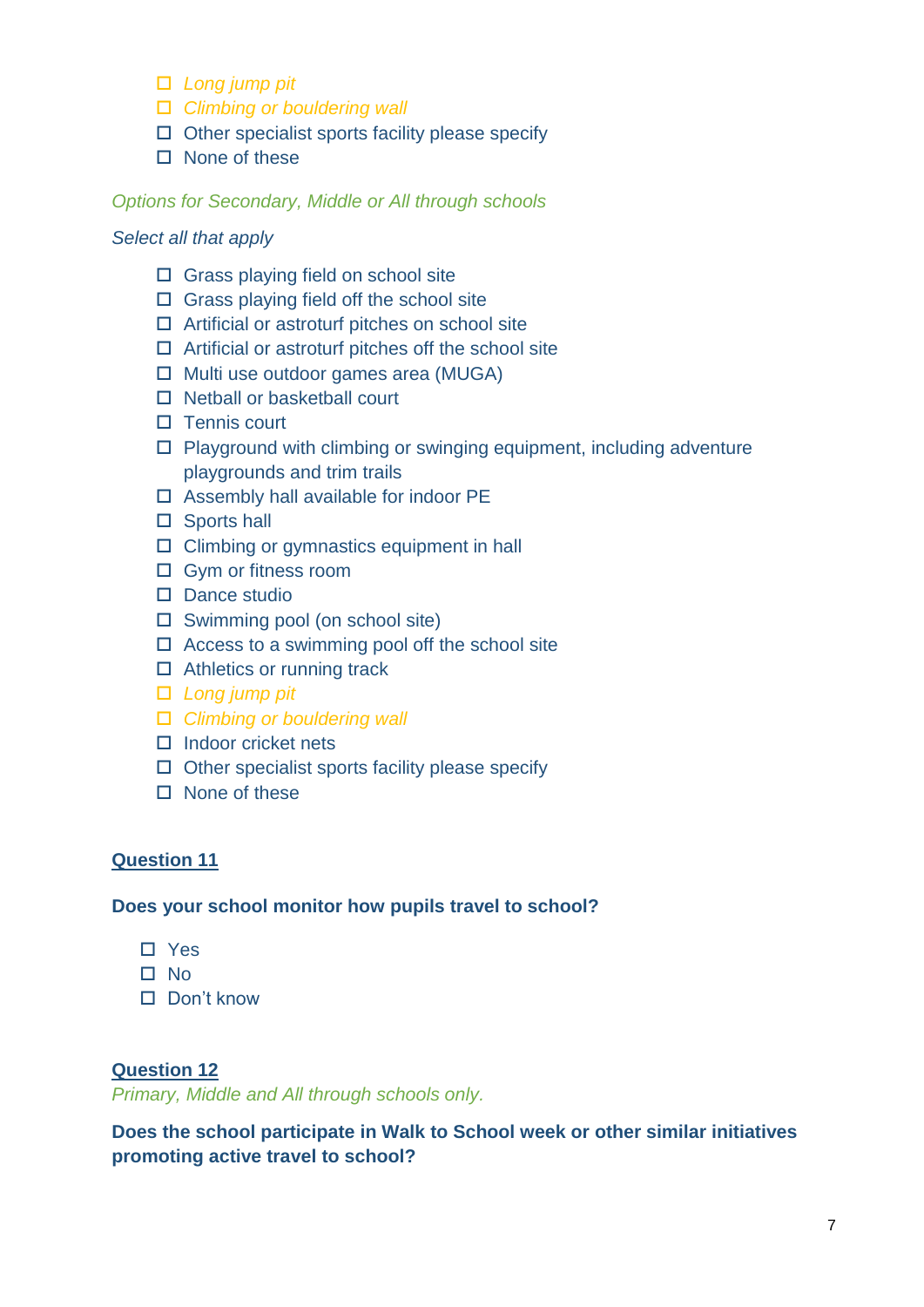- □ Yes
- $\Pi$  No
- Don't know

*Secondary schools and those who responded 'No' or 'Don't know' to Question 12.* 

# **Does the school do anything to promote active travel to school?**

- □ Yes
- $\square$  No
- Don't know

# **Question 14**

**How long are break and lunch time at the school? If the length varies, please tell us the longest time that any pupils have.** 

Please provide your answers in minutes

- Break time
- Lunch time

# **Question 15**

**Below are a number of school-based activities. For each one, please type in how many minutes a single session usually lasts at the school.**

**Think only of activities involving sport and physical activity.**

**Think of the time when pupils are doing the activities. Do not include changing time.**

Please provide your answer in minutes

- Before school sports or exercise clubs or training
- Lunch time sports or exercise clubs
- After school sports or exercise clubs or training

# **Question 16**

*Primary schools. Year groups shown will depend on response given in Question 2.*

**For each year group, how much time each week do pupils spend doing PE lessons in school (i.e. curriculum PE)?**

**Please provide the time usually spent, including changing time.**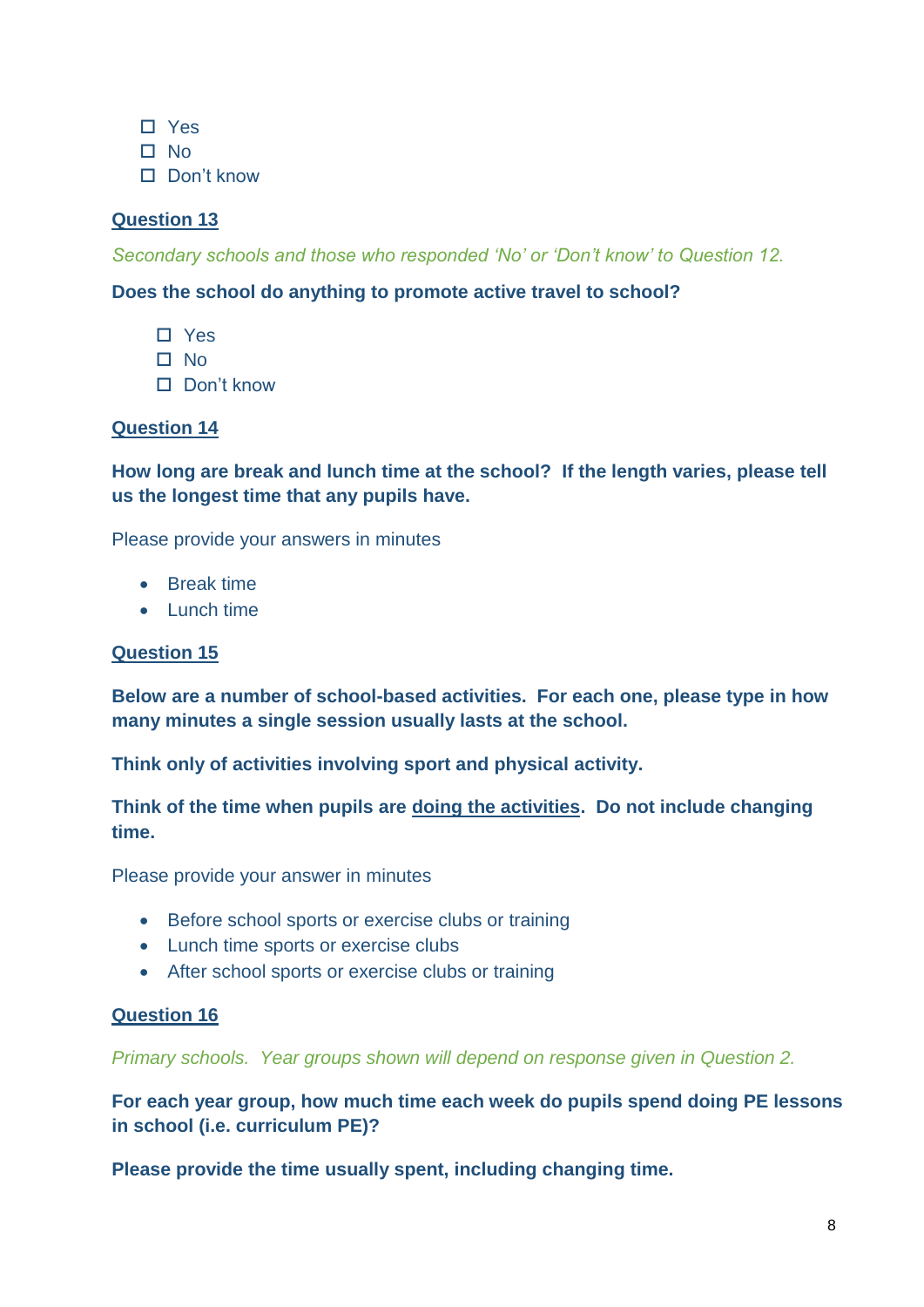**Please provide your answers in minutes per typical week.**

- Year 1-2
- Year 3-6

*Secondary, Middle and All through schools. Year groups shown will depend on response given in Question 2.*

**For each year group, how much time each week do pupils spend doing PE or Games lessons in school (i.e. curriculum PE)? Please only think about core PE time, and ignore any additional time for those studying PE at GCSE.**

**Please provide the time usually spent.**

**Please provide your answers in minutes per typical week.**

- Year 1-2
- Year 3-6
- Year 7-8
- Year 9
- Year 10-11

# **Question 17**

*Year groups shown will depend on response given in Question 2.*

**Still thinking about a typical week, how many PE sessions do pupils have?**

- Year 1-2
- Year 3-6
- Year 7-8
- Year 9
- Year 10-11

# **Question 18**

*Only year groups selected in Question 2 will be shown.*

**This year (2018/19) which year groups, if any, will have (or have already had) swimming lessons provided by the school? Include swimming lessons arranged by the school, wherever they take place.**

*Please select all that apply*

- □ Reception
- □ Year 1
- Year 2
- □ Year 3
- □ Year 4
- Year 5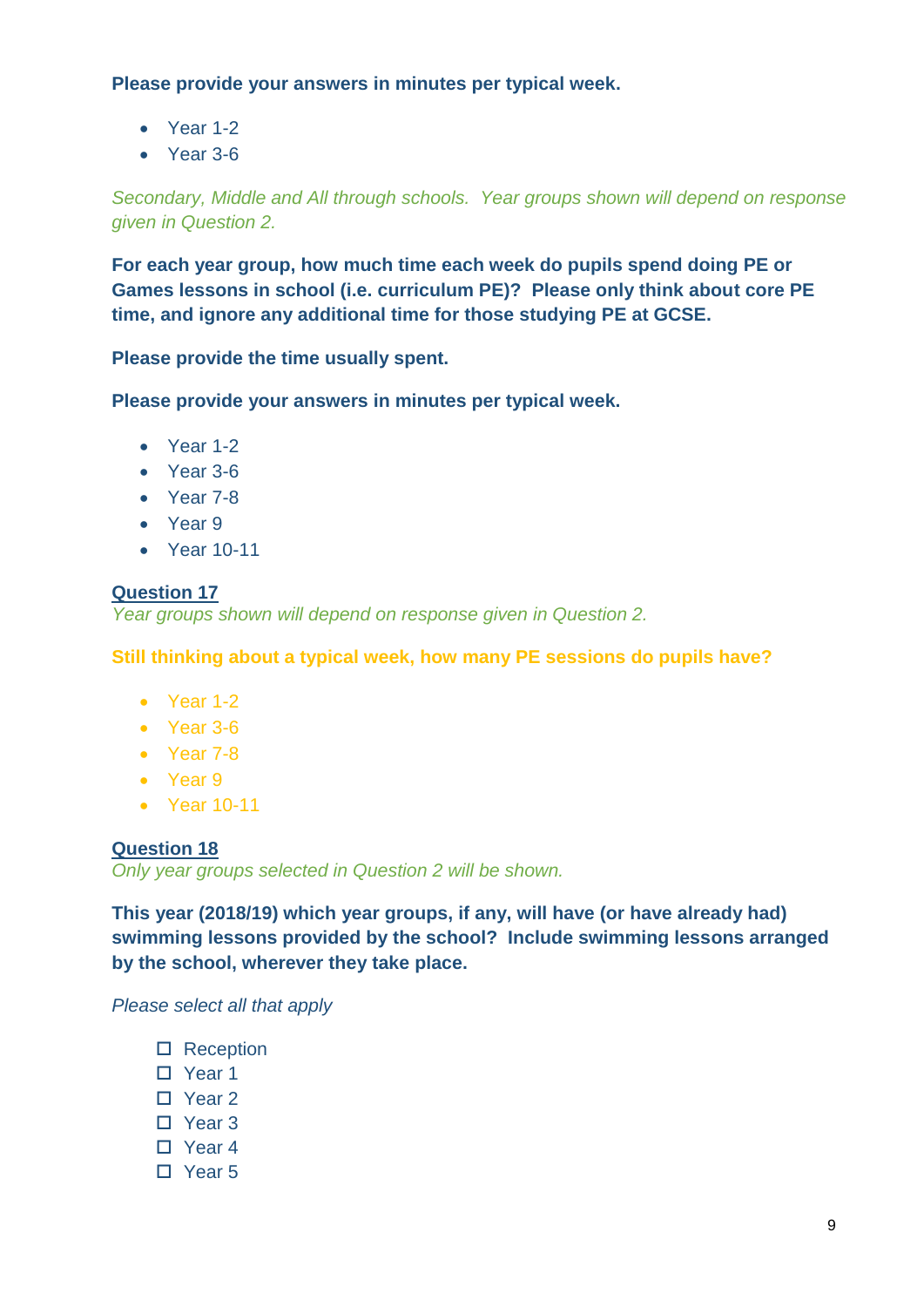- Year 6
- □ Year 7
- □ Year 8
- □ Year 9
- Year 10
- Year 11
- □ Year 12
- □ Year 13
- $\square$  Swimming lessons are not offered

*Asked if swimming lessons ARE offered – response to Question 18.*

**How many school swimming sessions does each pupil get during the whole school year? Think only of standard swimming lessons, not swimming clubs or team training.**

- $\Box$  Fewer than 10 (e.g. weekly sessions for half a term)
- $\Box$  10-19 (e.g. weekly sessions for a whole term)
- $\Box$  20-29 (e.g. weekly sessions for two terms)
- $\Box$  30 or more (e.g. weekly sessions for three terms)
- $\Box$  None of these

# **Question 20**

*Asked if swimming lessons ARE offered – response to Question 18.*

**What is the length of the main swimming pool at the facility used by pupils for swimming lessons?**

- $\Pi$  Less than 25 metres
- $\Box$  25 metres
- $\square$  30-33 metres
- $\Box$  50 metres
- $\Box$  Other length please specify

# **Question 21**

*Only asked if school is a Primary, All through or Middle school.* 

# **What would support you to better deliver the national curriculum requirement that all children are able to swim at least 25 metres by the end of key stage 2?**

- $\Box$  Additional teacher training in swimming and water safety
- Additional resources for teachers *(includes funding)*
- $\Box$  Having additional funding (to cover the costs of pool hire/transport etc)
- $\square$  Better access to facilities
- Higher priority placed on swimming with the school *(this may include making more time available for swimming)*
- Additional teacher/*teaching assistant/volunteer* available for swimming lessons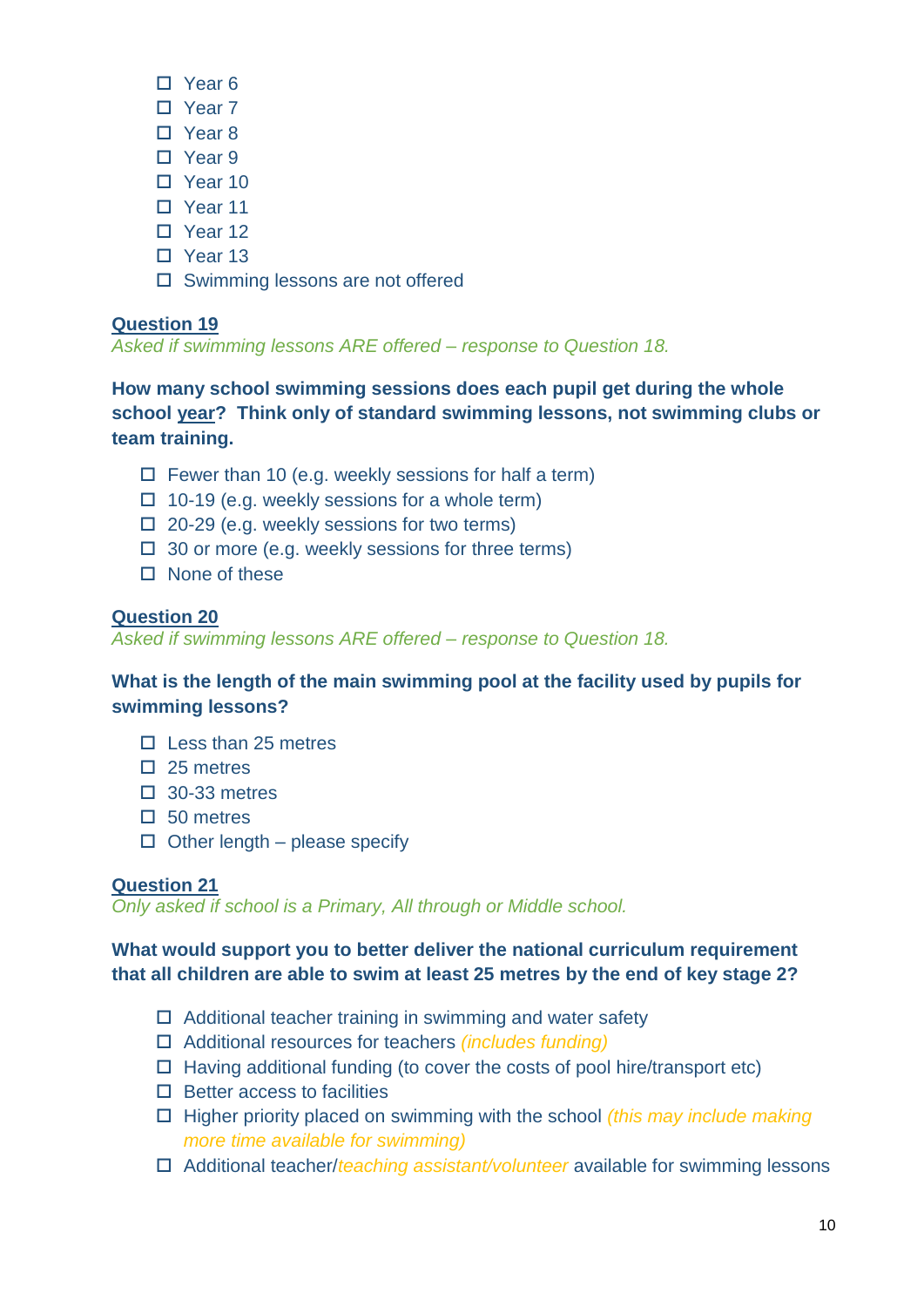# $\Box$  Other please specify

# **Question 22**

# **Which of the following activities are offered at the school during PE lessons? Include activities delivered by external providers if part of standard school lessons.**

# *Select all that apply*

- $\square$  Swimming (including lessons at external pool organised by school)
- $\Box$  Football (include blind football and other adapted forms)
- $\square$  Netball
- $\square$  Basketball (include wheelchair basketball)
- □ Handball
- Dodgeball
- $\Box$  Hockey
- □ Rounders
- □ Cricket
- $\Pi$  Tennis
- $\Box$  Badminton
- $\square$  Table tennis
- $\square$  Boccia
- $\Box$  Other team or ball sports (include goalball) (please specify)
- $\Box$  Multi-sports (including circuit training)
- $\Box$  Running or athletics
- □ Gymnastics or cheerleading
- $\square$  Trampolining
- $\square$  Dance
- Fundamental Movement Skills (balance, agility, co-ordination)
- Martial arts
- $\Box$  Other sports or exercise activities

# *Primary option only*

 $\Box$  Touch or tag rugby

# *Secondary, Middle, All through options only*

- $\Box$  Rugby (include touch or tag rugby)
- □ Volleyball
- $\Box$  Gym or fitness suite training (include use of exercise machines, and circuit training)
- $\Box$  Outdoor or adventure activities

# **Question 23**

**Which of the following activities are offered at the school, during lunchtime or at after school clubs? Include activities for pupils offered at school by outside**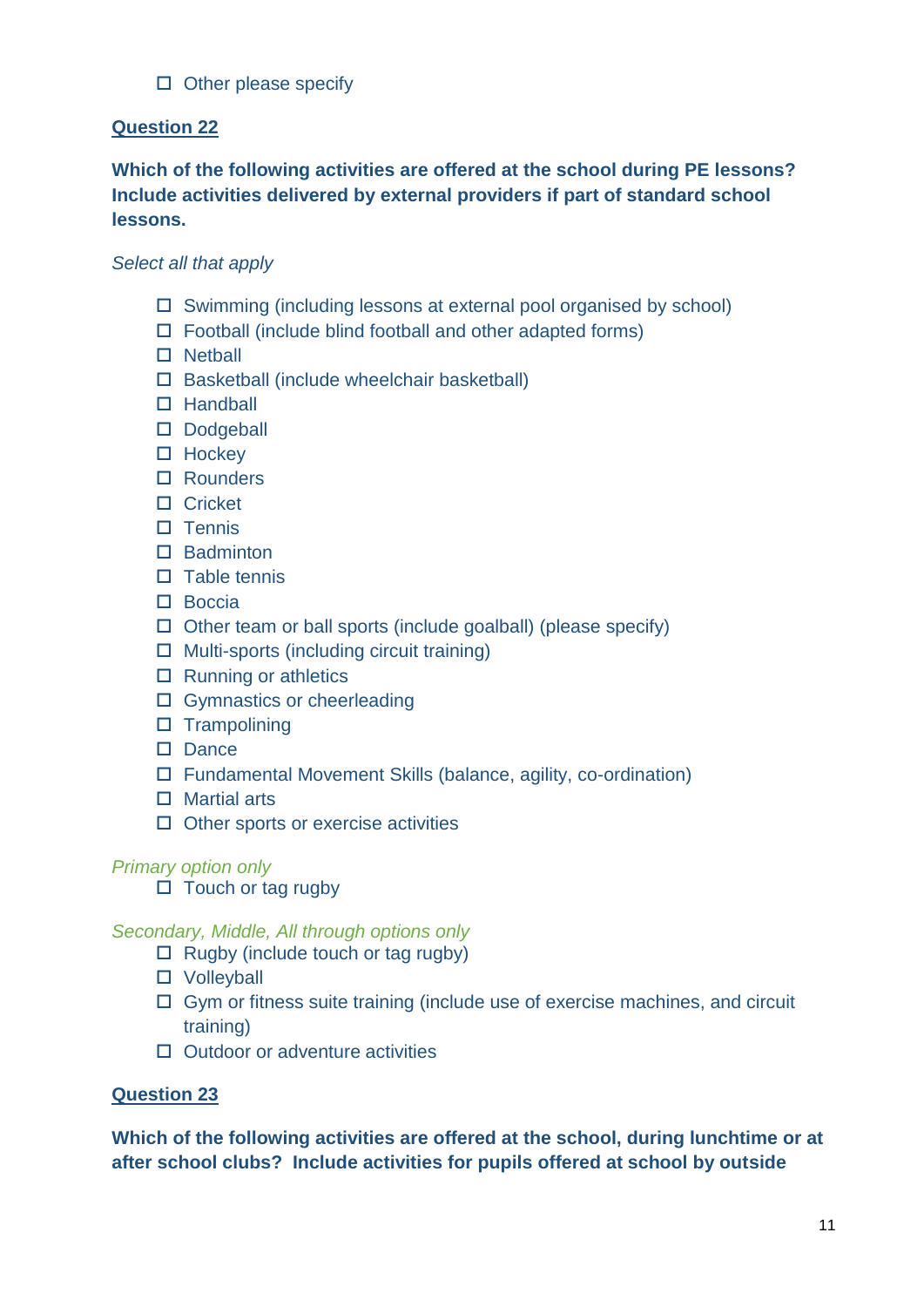# **providers. Include any clubs offered during this school year (2018/19) even if not currently on offer.**

# *Select all that apply*

- $\square$  Swimming (including lessons at external pool organised by school)
- $\Box$  Football (include blind football and other adapted forms)
- $\square$  Netball
- $\square$  Basketball (include wheelchair basketball)
- □ Handball
- Dodgeball
- $\Box$  Hockey
- □ Rounders
- □ Cricket
- $\square$  Tennis
- $\Pi$  Badminton
- $\Box$  Table tennis
- $\square$  Boccia
- $\Box$  Other team or ball sports (include goalball) (please specify)
- $\Box$  Multi-sports (including circuit training)
- $\Box$  Running or athletics
- □ Gymnastics or cheerleading
- $\Box$  Trampolining
- $\square$  Dance
- Fundamental Movement Skills (balance, agility, co-ordination)
- □ Martial arts
- $\Box$  Other sports or exercise activities

# *Primary option only*

 $\Box$  Touch or tag rugby

# *Secondary, Middle, All through options only*

- $\Box$  Rugby (include touch or tag rugby)
- □ Volleyball
- $\Box$  Gym or fitness suite training (include use of exercise machines, and circuit training)
- $\Box$  Outdoor or adventure activities

# **Question 24**

*Only asked to state funded schools* 

**Has additional support been targeted at any of the following groups as a result of the PE and sport premium funding which all state-funded schools receive?**

*Select all that apply*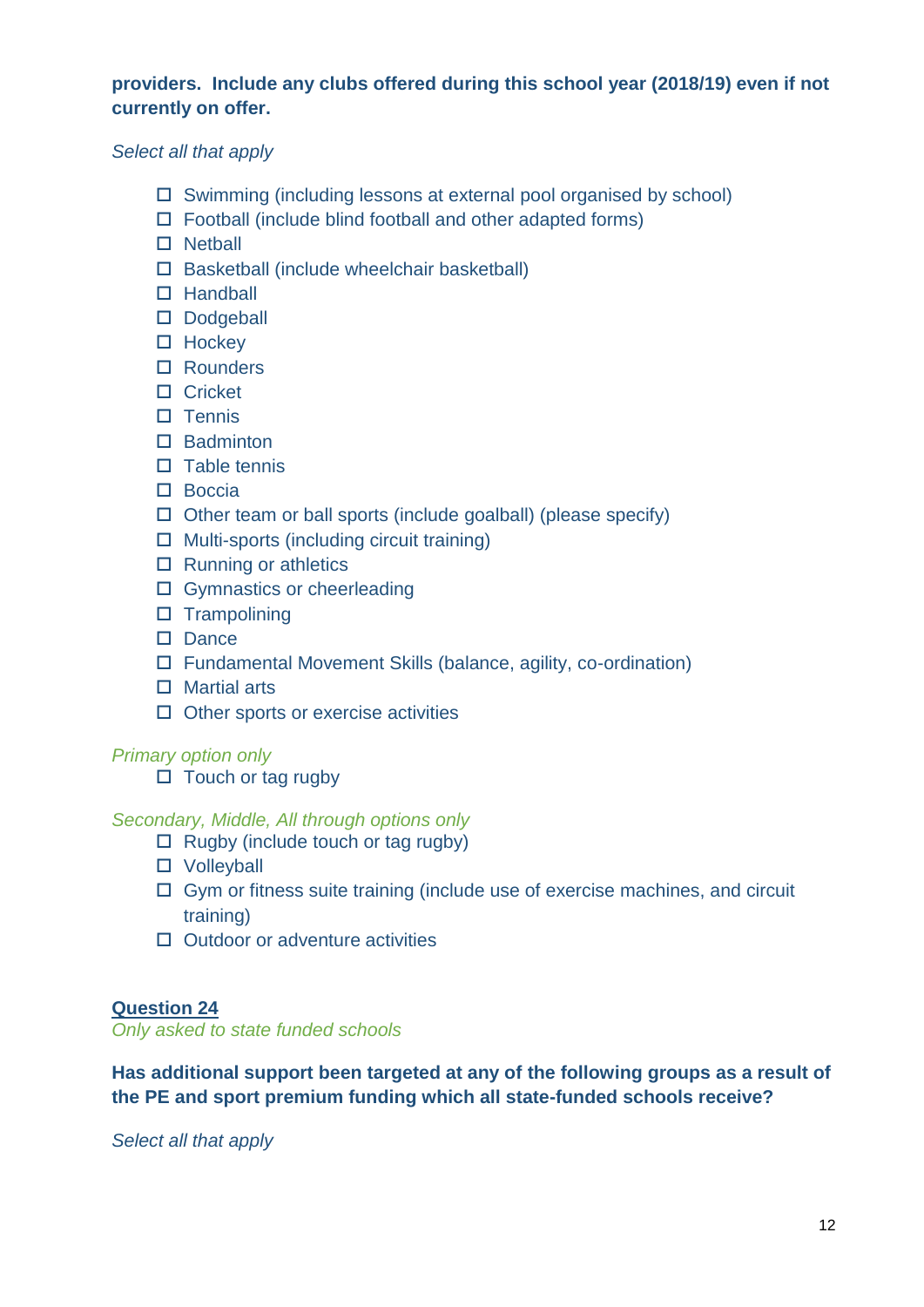- □ Boys
- $\Box$  Girls
- $\Box$  Those less engaged/least active in PE and sport
- $\Box$  Children lacking in PE skills, agility and confidence
- □ Overweight children
- $\square$  Disadvantaged children (e.g. those eligible for free school meals)
- Children with SEN
- *Gifted and talented/more able children*
- $\square$  Specific year groups
- $\square$  Other please specify
- $\Box$  No targeting of specific groups

*Only asked to Primary and Middle Schools.*

# **Does the school do any of the following activities to support the transition of pupils from primary to secondary school?**

#### *Select all that apply*

- $\Box$  Offer an introduction to sports which are part of the secondary curriculum
- $\Box$  Teach children the fundamental skills needed to access the secondary PE curriculum
- $\Box$  Engage with local secondary schools to ensure a smooth transition for pupils
- $\square$  Other please specify
- □ No, none

#### **Question 26**

*Only asked to Secondary, Middle and All through Schools.*

# **Does the school do any of the following activities to support the transition of pupils from primary to secondary school?**

- □ School staff *or pupils* assist primary schools in delivering activities such as PE lessons
- □ Schools run taster sessions, *induction days*, holiday sports camps or clubs open to primary pupils
- □ Schools run sports competitions *or events* for primary schools to participate in
- $\Box$  Has a dialogue with their feeder primary schools
- $\Box$  Support primary schools to offer an introduction to secondary school sports for pupils
- $\square$  Other please specify
- □ No, none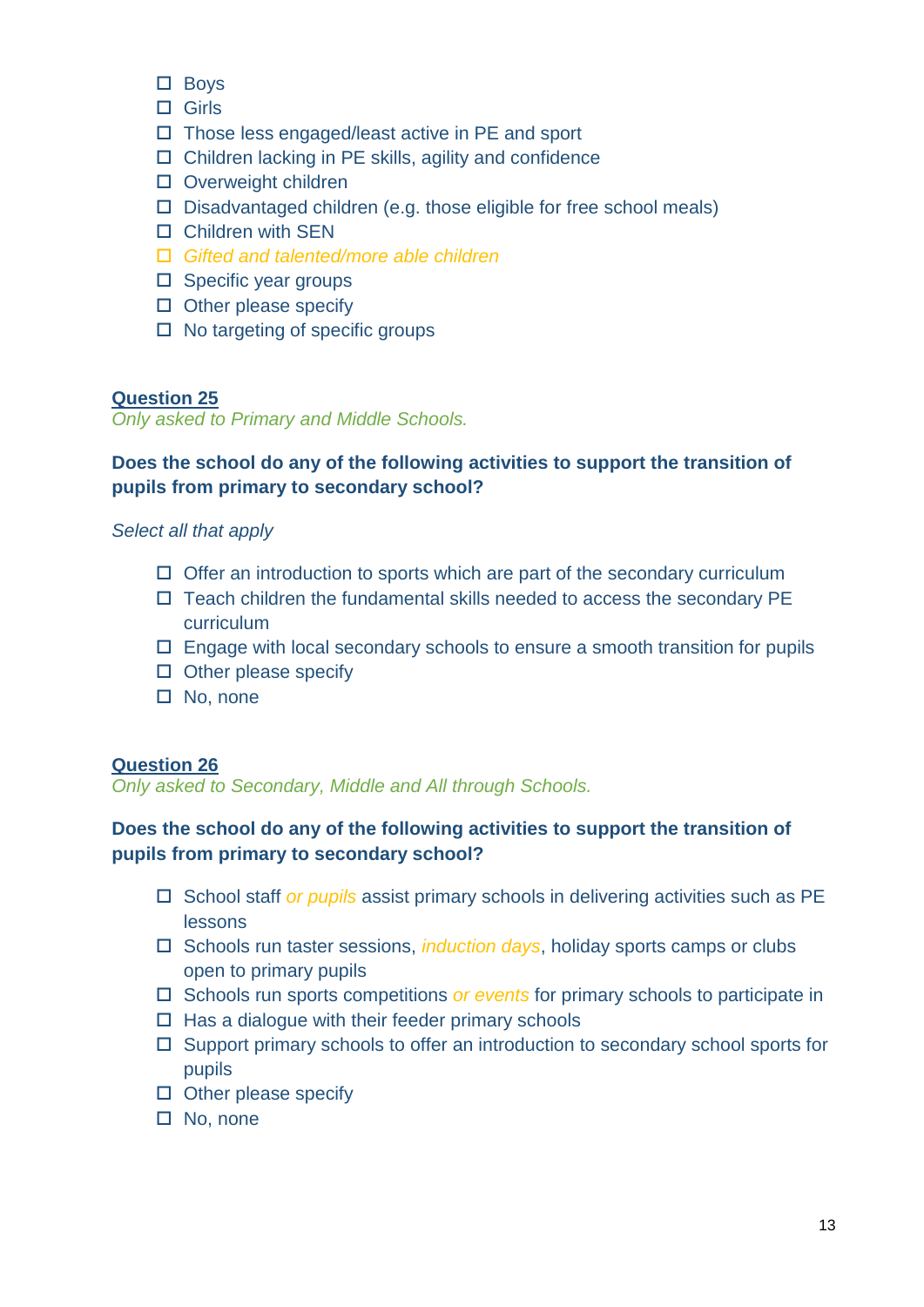Now there are two questions about school food, included because they relate to pupils' more general health and wellbeing. If necessary, please consult another member of staff in answering these questions.

# **Question 27**

# **How does the school ensure that it is complying with the School Food Standards (SFS)?**

# *Select all that apply*

- $\Box$  School ensures SFS compliance is included in catering contract
- $\square$  School gains at least annual assurance over SFS compliance from caterers/local authority
- $\Box$  School is part of a food or menu award, accreditation, audit or inspection scheme (such as Food for Life or Healthy Schools London)
- $\square$  School ensures catering staff are trained and supported in providing meals that meet the school food standards
- $\Box$  School has nominated governor with specific responsibility for school food
- $\Box$  School complies with the SFS throughout the school day, including during school lunches, break-times and before or after school clubs
- $\Box$  School goes beyond SFS and has a school food policy which bans pupils from bringing in food or drink high in sugar, salt or fat
- $\Box$  Other initiatives please specify
- $\Box$  None of these
- $\Pi$  Don't know

# **Question 28**

# **How does the school provide food education for all pupils and develop their skills in preparing nutritious meals?**

# *Select all that apply*

- $\Box$  Pupils are encouraged to support catering staff in the preparation and serving of school food
- $\Box$  School has some food grown on-site by students which is used for preparation of school meals
- $\Box$  School supports teaching staff in their professional development around food and nutrition
- $\Box$  School runs an extra curricular cooking club at least once per month, open to all pupils
- $\Box$  Other initiatives please specify
- $\square$  None of these

# *Primary option only*

 $\square$  School ensures healthy eating is a priority in the curriculum